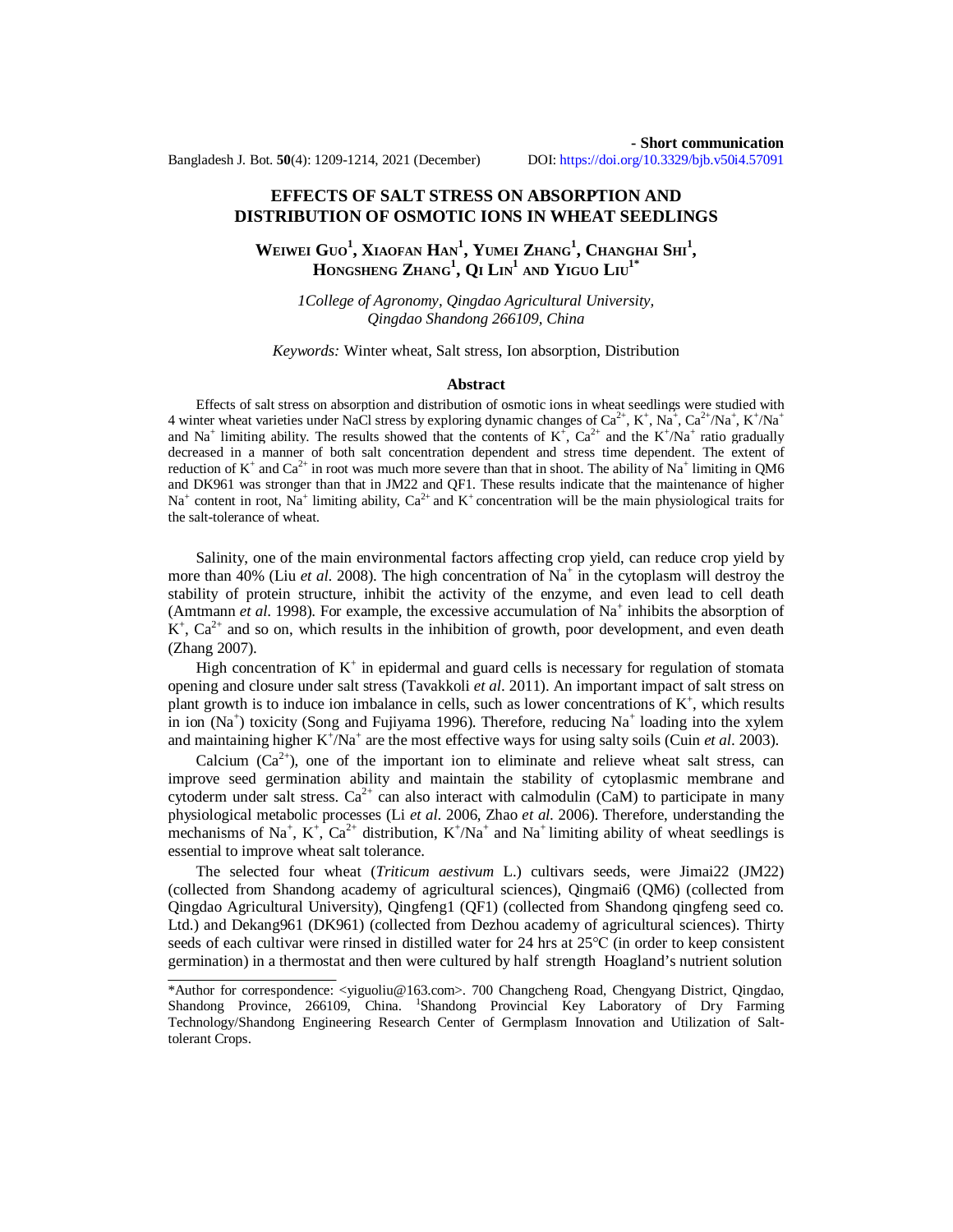(pH 6.0, 2019) for one week. Then the seven-day old seedlings were irrigated with Hoagland nutrient solution (pH 6.0) for another seven days at  $22^{\circ}C/18^{\circ}C$  (day/night) and 16 hrs/8 hrs (light/dark) with root aeration. The seedlings with three leaves (2.5 g seedlings/cultivar were taken) were flushed with distilled water to leach out the nutrient liquid and then were cultured by 0, 80, 160 and 240 mmol NaCl (prepared in Hoagland solution, pH 6.0). For each treatment, there were three replications. Ten wheat seedlings were extracted randomly to measure the content of  $Na^+$ ,  $K^+$ , Ca<sup>2+</sup> after treated for 0, 1, 4 and 7 days, respectively.

The samples were dried in an oven at 80℃ (Bao 2007) for 48 hrs before the analysis of ions content. After drying, the shoots and roots were ground into powder, respectively. The major inorganic ions (Na<sup>+</sup>, K<sup>+</sup>, Ca<sup>2+</sup>) were analyzed using an atomic absorption spectrometer (Bao 2007). Na<sup>+</sup> limiting ability in the sample was estimated using following formula (Wang *et al.* 2011): Na<sup>+</sup> limiting ability =  $Na<sup>+</sup>$  content of root/ $Na<sup>+</sup>$  content of shoot statistical analysis was performed using SPASS 19.0.

 $Ca<sup>2+</sup>$  content of wheat shoot and root gradually decreased under salt stress, and the greater decrease was found in shoot (Fig. 1). After 7 days treatment, calcium concentrations decreased roughly linearly under the control condition (unstressed). The four genotypes responded differently under lower Na<sup>+</sup> concentration (80 and 160 mmol) treatment for 4 and 7 days and QF1 had the least  $Ca^{2+}$  content compared with the other three cultivars. The shoots and roots had higher content of  $Ca^{2+}$  in QM6 and DK961 compared with JM22 and QF1. Compared with control, the content of  $Ca^{2+}$  in root was reduced by 50.11% in JM22, 46.58% in QM6, 45.03% in DK961 and 58.96% in QF1 respectively in 240mmol saline solution for 7d. Salt solution also reduced the  $Ca^{2+}$ concentrations of root to 58.46, 64.08, 62.93 and 48.64% in JM22, QM6, DK961 and QF1, respectively, compared to that in control group.  $Ca^{2+}$  can improve salinity tolerance, especially in sensitive genotypes (Rengel 1992 and Genc *et al*. 2010). Thus, from the practical point of view, higher  $Ca^{2+}$  concentration may be an important trait for salinity breeding programs.

The  $K<sup>+</sup>$  concentration of wheat root and shoot decreased gradually along with increment of external salinity, but the extent in shoot was smaller than in root (Fig. 2). Under normal condition, the content of  $K^+$  did not display significant changes among the four genotypes in the course of the treatment. Otherwise, the shoot maintains higher  $K^+$  concentrations than root under 80 and 160 mmol NaCl treatment. After 7 days of higher salt stress treatment (160 and 240 mmol), the  $K^+$ concentration of root reduced dramatically to 30 mg/g and below. In JM22 and QF1,  $K^+$  content decreased more rapidly when compared with QM6 and DK961 as salt concentration increased and time went on.  $K^+$  concentration in shoot was reduced by 48.75% in JM22, 39.88% in QM6, 39.15% in DK961 and 46.67% in QF1, respectively compared to control in 240 mmol saline solution for 7 days. In wheat, it is well known that  $K^+$  homeostasis is very important for salt tolerance (Dvor *et al.* 1994). Maintenance of high  $K^+$  concentration is one of the mechanisms underlying salt tolerance (Britto *et al*. 2010). The present results are consistent with previous studies, since the content of  $K^+$  was higher in salt-tolerant varieties QM6 and DK961 than saltsensitive varieties JM22 and QF1 (Fig. 2).

As shown in Fig. 3, the content of  $Na<sup>+</sup>$  increased sharply with salt stress treatment, but it did not differ significantly among tested cultivars in non-saline solution. Compared with JM22 and QF1, the Na<sup>+</sup> concentration in shoot increased less in QM6 and DK961 (Fig. 3A). Meanwhile, after 7d treatment with 160 mmol salt stress, the content of  $Na<sup>+</sup>$  in shoot was 8.4-fold in QM6 and 17.27-fold in JM22 compared to control, respectively. In root, compared with the other three genotypes, the Na<sup>+</sup> concentration of QF1 was the lowest under 160 mmol salt stress Na<sup>+</sup> (Fig. 3B). Otherwise, the content of  $Na<sup>+</sup>$  was 13.75-folds in JM22, 15.35-folds in QM6, 15.86-folds in DK961 and 13.62-folds in QF1 under 240 mmol salt stress treatment for 7 days compared to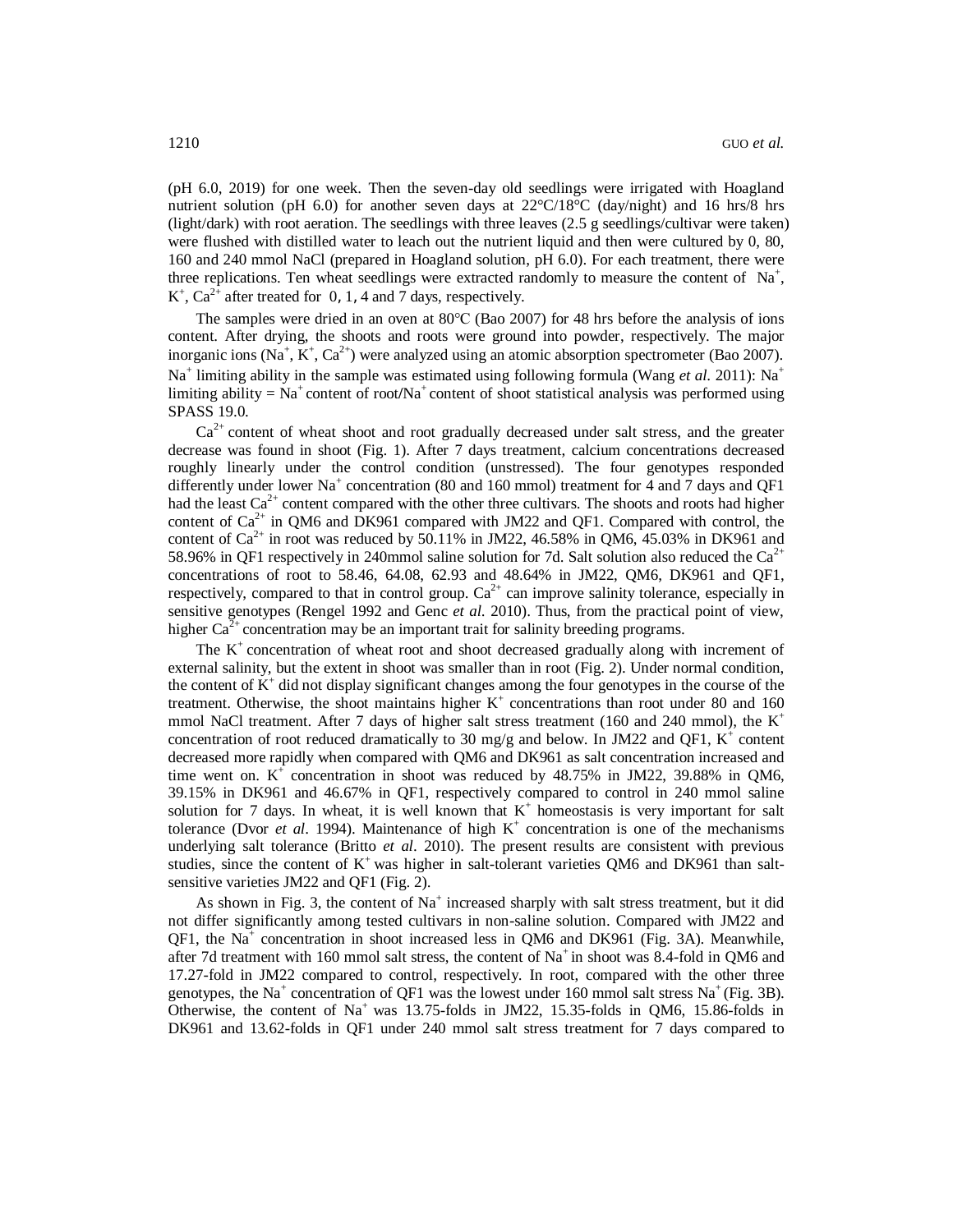control. Shi *et al.* (2014) found that wheat shoot had higher Na<sup>+</sup> concentration than root under high salt treatment. The present results are consistent with this findings.



Fig. 1. Dynamic changes of  $Ca^{2+}$  content in different tissues of wheat seedlings under salt stress treatments. (A) shoot; (B) root.



Fig. 2. Effects of different salt stress treatments on the dynamic changes of  $K^+$  content in winter wheat. (A) shoot; (B) root.



Fig. 3. Effects of different salt stress treatments on the dynamic changes of  $Na<sup>+</sup>$  content in winter wheat. (A) shoot; (B) root.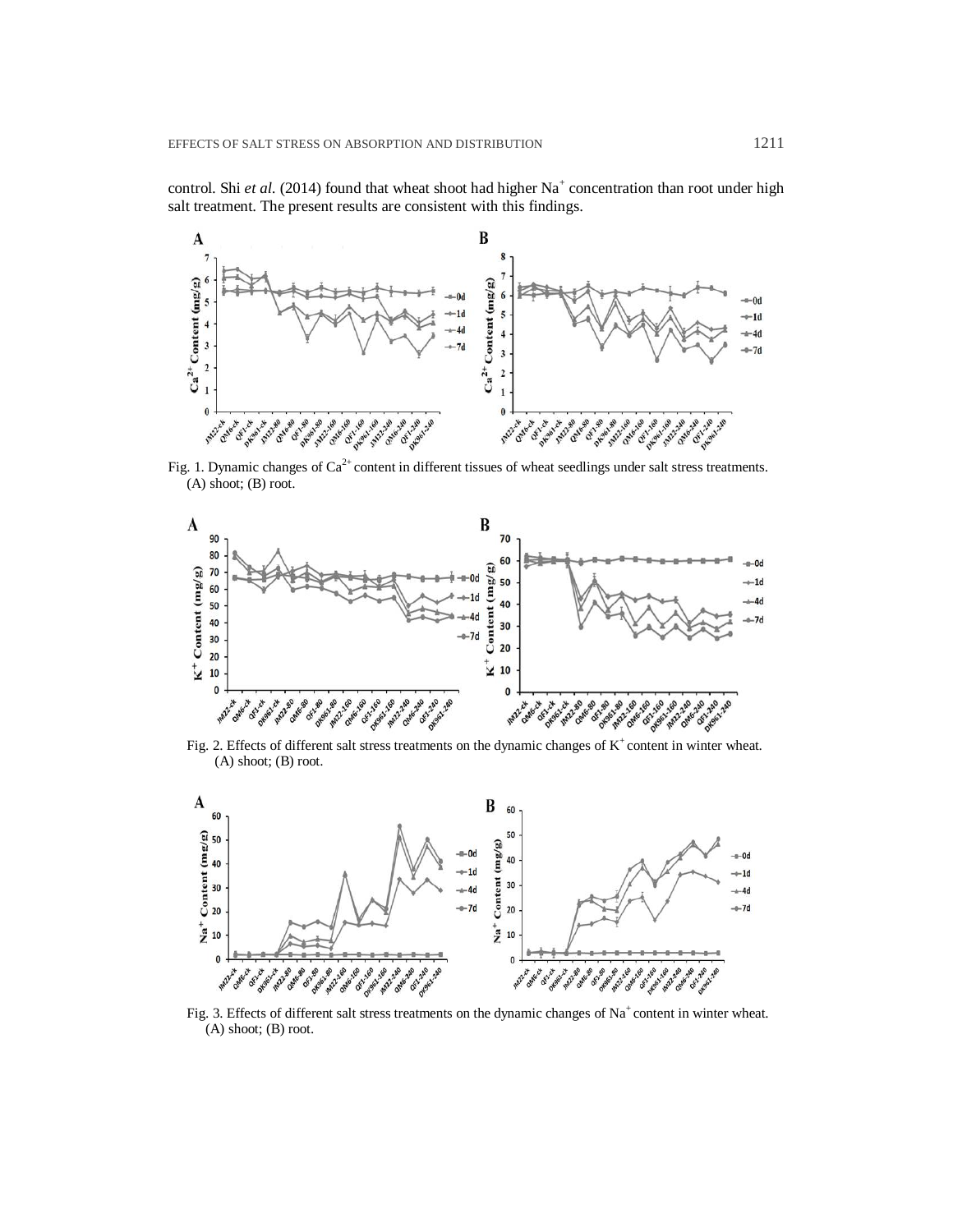Compared with control, the  $Ca^{2+}/Na^{+}$  of wheat shoot and root declined steeply under salt stress, and the extent increased gradually with the increase of salt concentration increasing and time prolonging (Fig. 4). Under normal condition, the  $Ca^{2+}/Na^{+}$  did not differ significantly. The  $Ca^{2+}/Na^{+}$  of shoot in QM6 and DK961 decreased slight compared with JM22 and QF1 under salt stress (Fig. 4A), and the same tendency was found in root (Fig. 4B). The  $Ca<sup>2+</sup>/Na<sup>+</sup>$  of root in QM6, DK961 and JM22 decreased more compared to QF1 under salt stress, but the difference was narrow.



Fig. 4. The  $Ca^{2+}/Na^{+}$  of wheat shoot (A) and root (B) in QM6, DK961, JM22 and QF1 under different salt stress treatments over 7 days.



Fig. 5. The  $K^{\dagger}/Na^{\dagger}$  of wheat shoot (A) and root (B) in QM6, DK961, JM22 and QF1 under different salt stress treatments over 7 days.



Fig. 6. The Na<sup>+</sup> limiting ability of wheat shoot (A) and root (B) in QM6, DK961, JM22 and QF1 under different salt stress treatments over 7 days.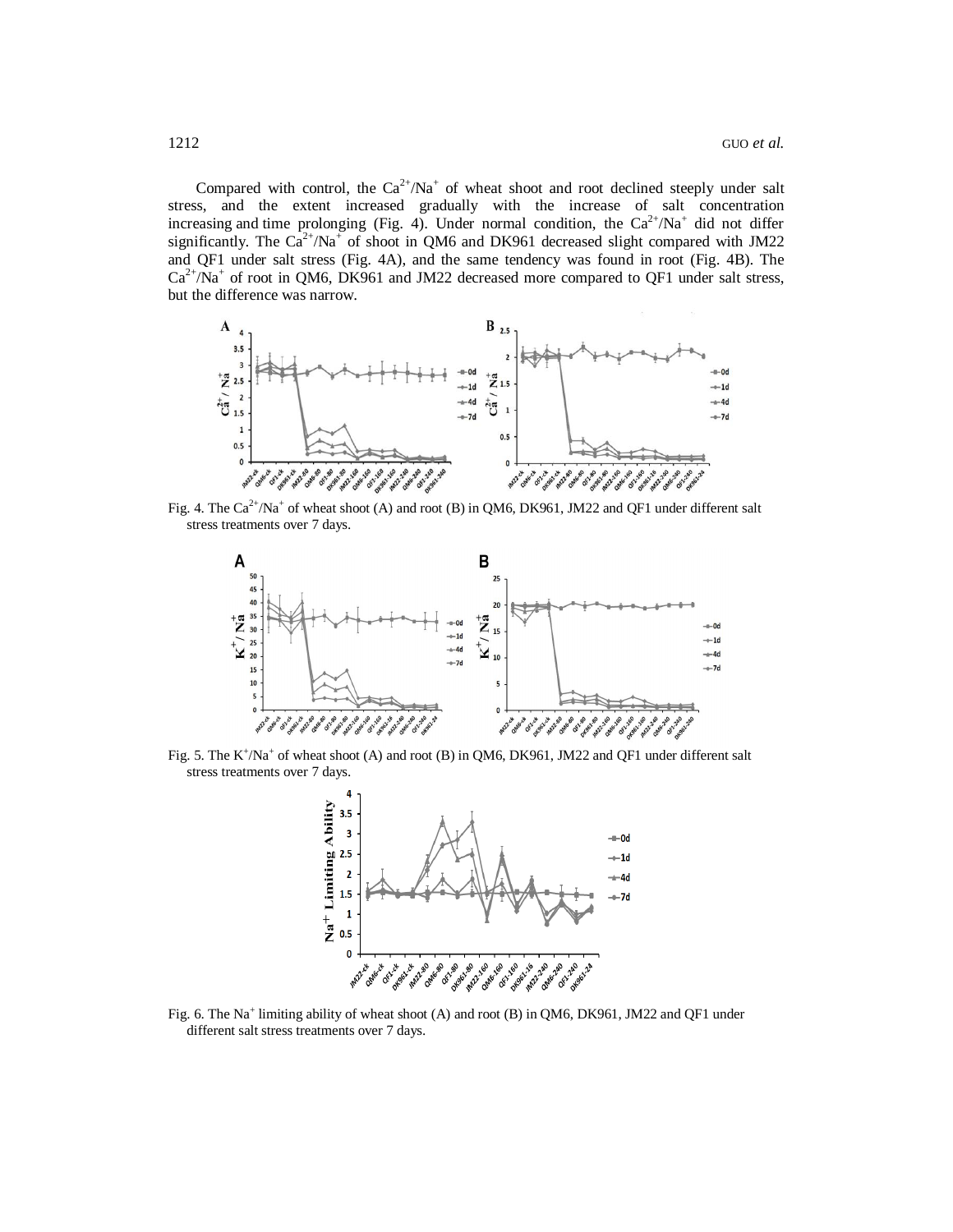Similarly,  $Ca^{2+}/Na^{+}$ , the K<sup>+</sup>/Na<sup>+</sup> declined sharply under salt stress although it did not differ significantly under non-saline solution (Fig. 5). But the  $K^{+}/Na^{+}$  of shoot in QM6 and DK961 was higher than in JM22 and QF1 under salt stress. The  $K^{\dagger}/Na^{\dagger}$  of QM6 was 3.39 under 160 mmol salt stress treatment for 7 days, which was necessary for ion balance and maintaining high salt tolerance (Fig. 5A). The same changing tendency of  $K^+/Na^+$  was found in root under salt stress, but the difference was less and differences among varieties were not significant neither (Fig. 5B).

Na<sup>+</sup> limiting ability was almost the same under normal condition, but the changing tendency displayed significant difference after salt stress treatment (Fig. 6). After 80 mmol NaCl treatment,  $Na<sup>+</sup>$  limiting ability was higher at 1 and 4 days than at 7 days, and  $Na<sup>+</sup>$  limiting ability of of JM22 and QF1 was lower than QM6 and DK961. It was speculated that the lower  $Na<sup>+</sup>$  concentration improved Na<sup>+</sup> limiting ability of wheat. The Na<sup>+</sup> limiting ability was higher in QM6 and DK961 under 160 mmol salt stress treatment compared to control, which suggested that they had higher salt tolerance. The  $Na<sup>+</sup>$  limiting ability of the four genotypes was lower than control under 240 mmol salt stress treatment, and the extent was greater in JM22 and QF1 than QM6 and DK961. Under 240 mmol salt stress treatment for  $7$  days, Na<sup>+</sup> limiting ability reduced to 49.61, 78.04, 75.90 and 54.28% in JM22, QM6, DK961 and QF1, respectively. All of these results indicated that the Na<sup>+</sup> limiting ability was higher in QM6 and DK961, and it differed significantly compared to non-saline solution.

### **Acknowledgements**

This work was supported by the National Key R&D Program of China (project 2017YFD0201705), Qingdao Science and Technology Demonstration and Guidance Project (21- 1-4-ny-31-nsh) and Foundation for High-level Talents of Qingdao Agriculture University (6631118022).

### **References**

Amtmann A and Sanders D 1998. Mechanisms of Na<sup>+</sup> uptake by plant cells. Adv. Bot. Res. 29: 75-112.

Bao SD 2007. Soil Agro-Chemistry Analysis. Beijing, China Agricul. Press. pp. 270-271.

- Britto DT, Ebrahimi-Ardebili S, Hamam AM, Coskun Devrim and Kronzucker HJ 2010. K analysis of sodium-induced potassium efflux in barley: mechanism and relevance to salt tolerance. New Phytol. **186**(2): 373-384.
- Cuin TA, Miller AJ, Laurie SA and Leigh RA 2003. Potassium activities in cell compartments of salt‐grown barley leaves. J. Experi. Bot. **54**(383): 657-661.
- Dvor ˇA´K J, Noaman MM, Goyal S and Gorham J 1994. Enhancement of the salt tolerance of *Triticum turgidum* L. by the Kna1 locus transferred from the *Triticum aestivum* L. chromosome 4D by homoeologous recombination. Theor. Appl. Genet. **87**: 872-877.
- Genc Y, Tester M and Mcdonald GK 2010. Calcium requirement of wheat in saline and non-saline conditions. Plant & Soil. **327**(1-2): 331-345.
- Li QY, Ge HB, Hu SM and Wang HY 2006. Effects of sodium and calcium salt stress on strawberry photosynthesis. Acta Botanica Boreali-Occidentalia Sinica **26**(008): 1713-1717.
- Liu YL, Xu HX, Liu GZ, Jin Y, Chen P and Cui DQ 2008. Review on salt tolerance of wheat. Chinese Agricul. Sci. Bull. **24**: 202-207. (In Chinese).
- Rengel Z 1992. The role of calcium in salt toxicity. Plant Cell and Enviroment **15**(6): 625-632.
- Shi LR, Bai LR and Cui XG 2014. Effect of salt stress on absorption and distribution of  $na^+$ ,  $k^+$ , cl in triticale cultivars with different salt-tolerance. J. Triticeae Crop **34**(4): 546-551.
- Song JQ and Fujiyama H 1996. Ameliorative effect of potassium on rice and tomato subjected to sodium salinization. Japanese Soc. Soil Sci. Plant Nutr. **42**(3): 493-501.